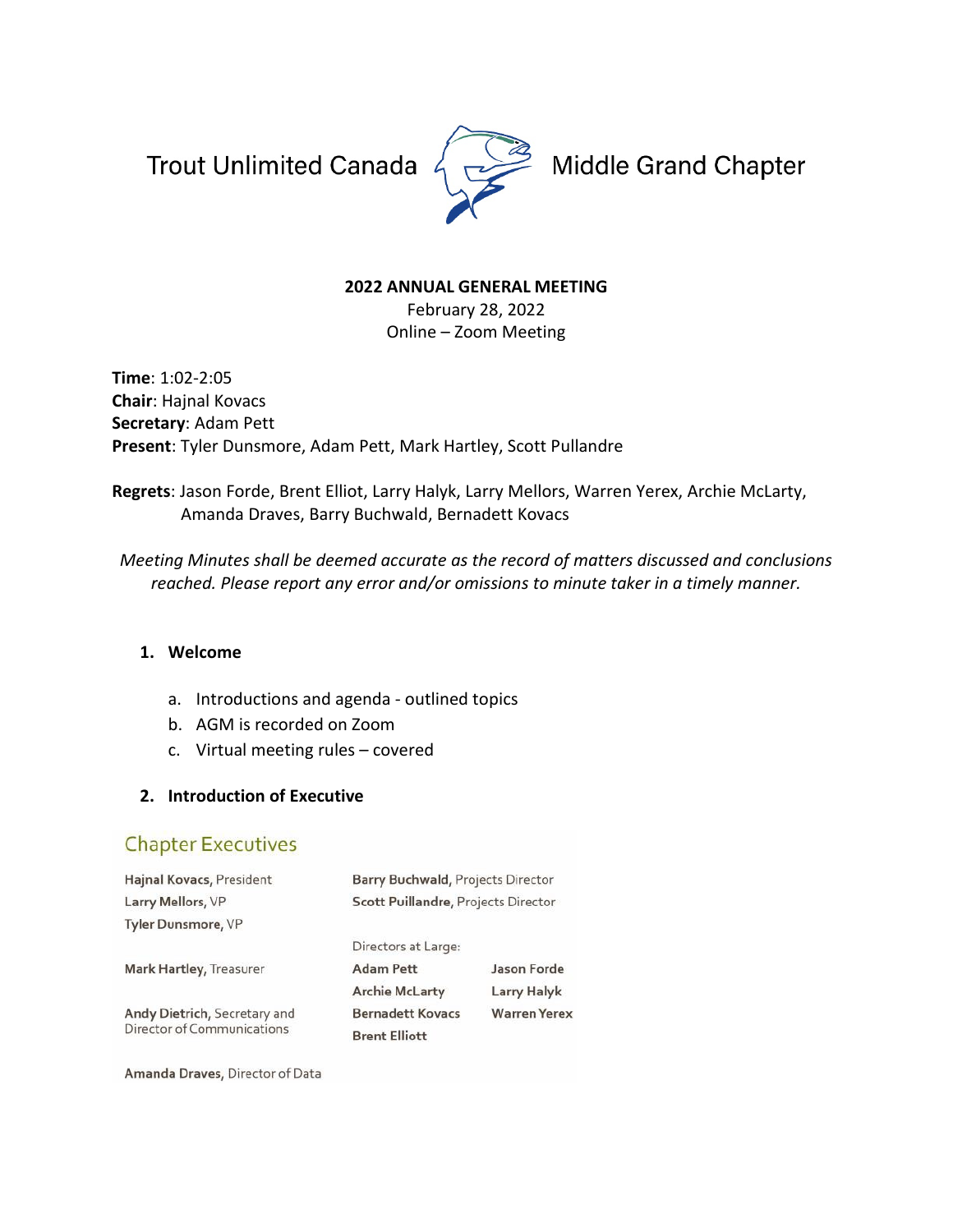#### **3. President's Message – Hajnal Kovacs**

- a. Covid Challenges
- b. Review of Mission Statement read out loud
- c. Goals reviewed of our chapter
- d. Introduced and reviewed the NEW google map summary of projects completed by Chapter – Thank you to Andy D. for assembling this.

# **4. Treasurer's Report – Mark Hartley**

| <b>Middle Grand Chapter</b>    | 2021        |            |
|--------------------------------|-------------|------------|
| <b>Income</b>                  |             |            |
| Membership                     | 800.00<br>S |            |
| <b>Donations</b>               | \$2,037.29  |            |
|                                |             | \$2,837.29 |
| <b>Expenditures</b>            |             |            |
| Website                        | 153.93<br>S |            |
| <b>Electrofishing training</b> | S<br>226.00 |            |
| <b>SWAT</b>                    | S<br>750.00 |            |
| <b>Trees</b>                   | \$1,438.60  |            |
| <b>Field supplies</b>          | 80.49<br>S  |            |
|                                |             | \$2,649.02 |
| Bank Balance                   |             | \$8,971.83 |

Funds available – Thanks to saving streamers for 2000 donation

# **5. Projects Report – Scott Puillandre**

- a. 5 public work days 500 hours of volunteer time, this was a great turn out consider the kind of year we had.
- b. Landon's creek reviewed maps and work completed
- c. Rest Acres creek work reviewed
- d. World clean up day small but might team accomplished a lot of clean up.
- e. Charlie Creek Reviewed fall tree planting with 200 potted trees.
- f. Washington Creek SWAT team workdays, paid by Chapter. Reviewed photos taken by SWAT from their TUC report.
- g. A big thank you from Hajnal to all the Executives and Volunteers for helping make another restricted year rather successful. We are very much looking forward to an in-person year in 2022. Once corporate policies allow TUC events to take place in person, a draft schedule for workdays will be distributed. Events will be advertised through email and Facebook events closer to the date.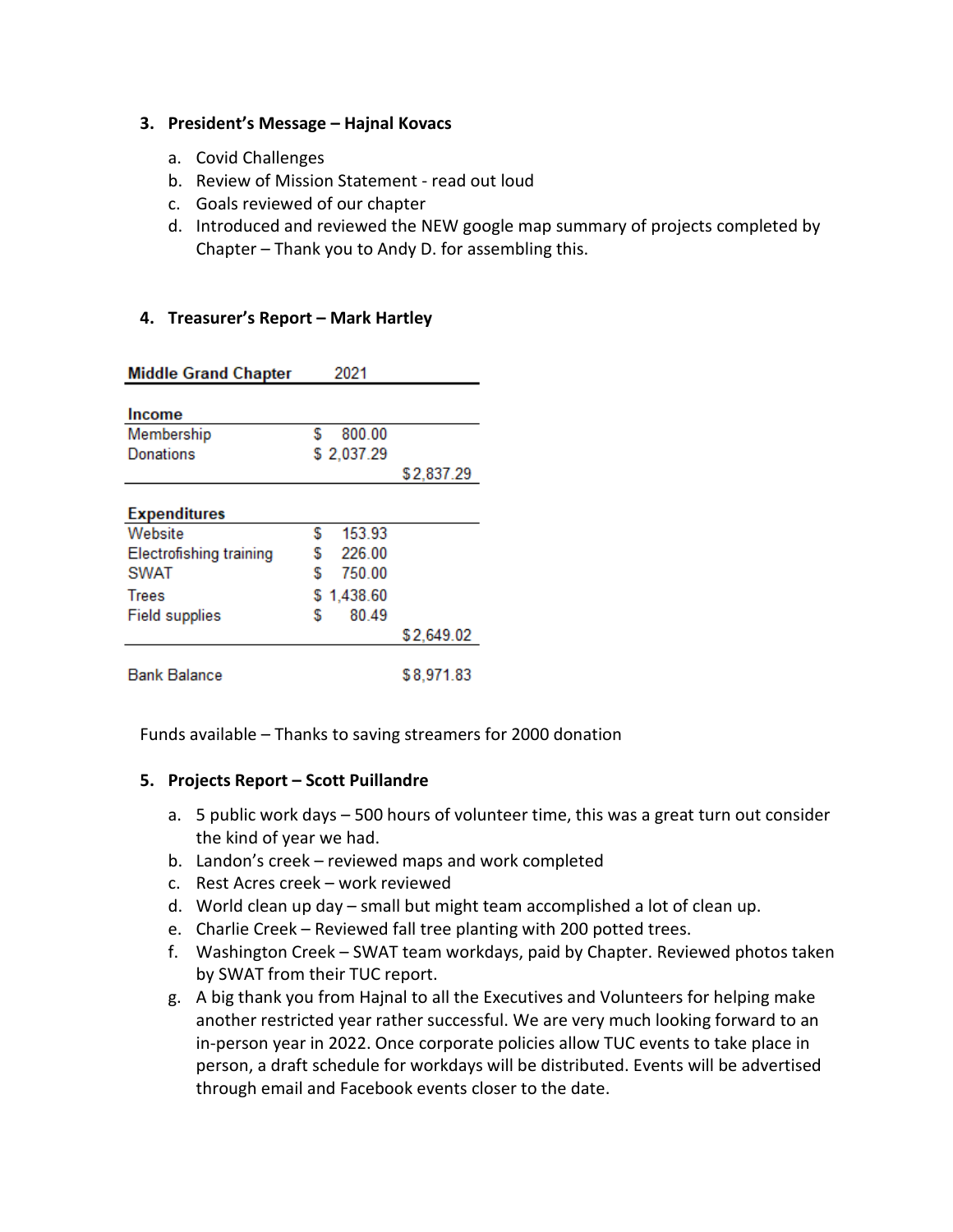#### **6. Data Report – Amanda and Larry H. (Presented by Hajnal)**

- a. Why we collect Data
- b. Went over spawning Surveys data collection
- c. Temperature categories
- d. Weather trends outlined

# **Recent Weather Trends (Brantford Airport)**



e. Whiteman's, Horner creek temperature logger trends – Reviewed trends



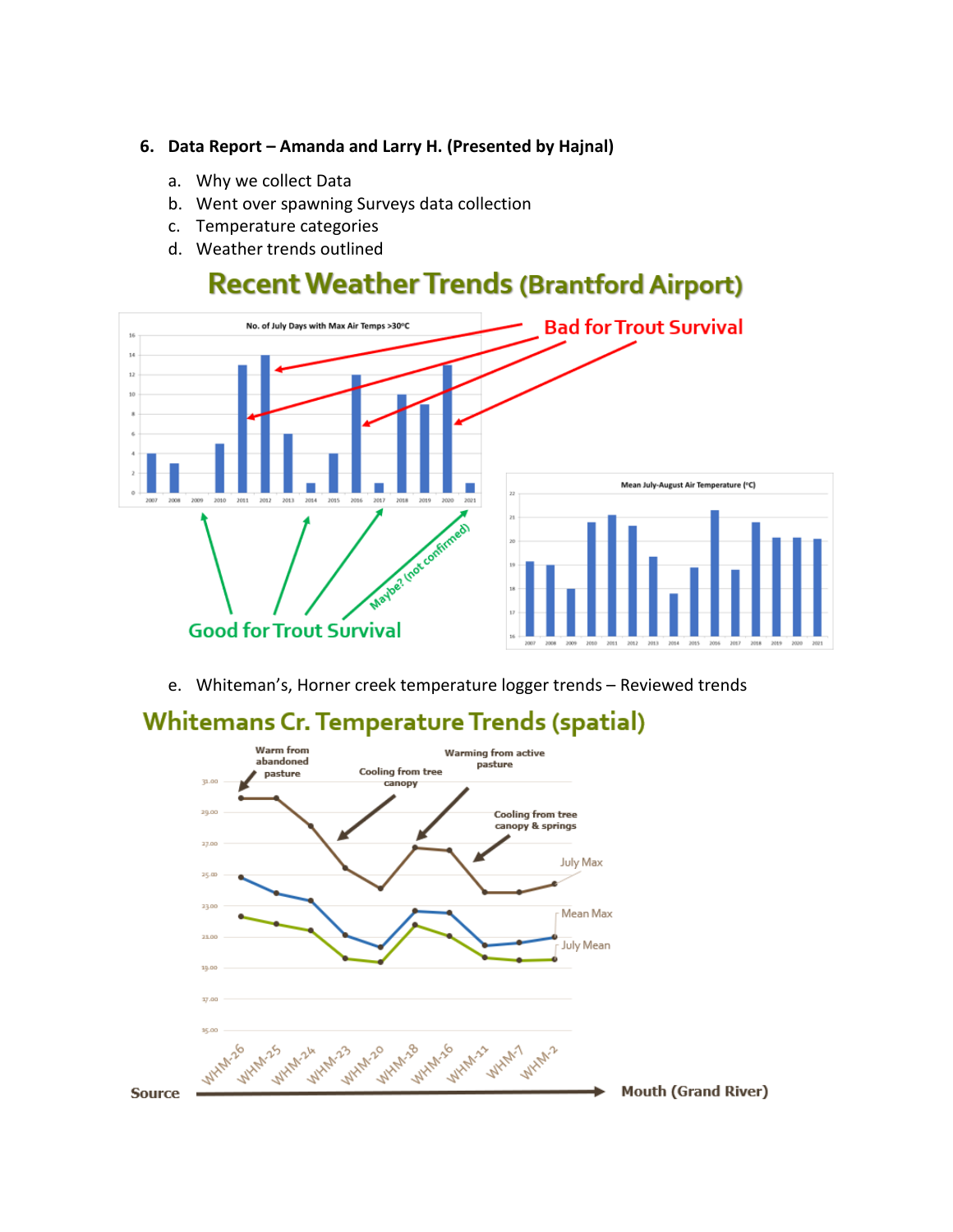|                | <b>LOCATION</b>                              | Nomogram  | <b>July Mean</b> | <b>Mean Max</b> | <b>July Max</b> | Number of July Days in 2021 |                     |                      |
|----------------|----------------------------------------------|-----------|------------------|-----------------|-----------------|-----------------------------|---------------------|----------------------|
| <b>STATION</b> |                                              | Class*    | $(^{\circ}C)$    | $(^{\circ}C)$   |                 | Max $>20^{\circ}$ C         | Max $>22^{\circ}$ C | Min >19 $^{\circ}$ C |
|                | <b>WHM-2</b> Whitemans Cr @Potruff Road      | Cool-Warm | 19.51            | 20.98           | 24.36           | 23                          | 9                   | 4                    |
|                | <b>WHM-7</b> Whitemans Cr @ BishopGate Rd    | Cool      | 19.47            | 20.6            | 23.88           | 22                          |                     | 10                   |
|                | <b>WHM-11</b> Whitemans @ Middle Townline Rd | Cool      | 19.68            | 20.46           | 23.83           | 20                          | 5                   | 14                   |
|                | WHM-16 Horner Cr @ Blenheim Twp Rd 2         | Cool-warm | 21.06            | 22.51           | 26.52           | 28                          | 22                  | 23                   |
|                | WHM-18 Horner Cr @ Blenheim Twp Rd 4         | cool-warm | 21.75            | 22.66           | 26.7            | 28                          | 20                  | 28                   |
|                | WHM-20 Horner Cr @ Highway 401               | Cool      | 19.35            | 20.34           | 24.12           | 18                          | 4                   | 13                   |
|                | WHM-23 Horner Cr @ Hubbard Rd                | Cool-warm | 19.61            | 21.1            | 25.38           | 22                          | 10                  | 9                    |
|                | <b>WHM-24</b> Horner Cr $@$ Blenheim Rd $9*$ | Warm      | 21.39            | 23.31           | 28.1            | 29                          | 22                  | 19                   |
|                | WHM-25 Horner Cr @ Blenheim Rd 10*           | Warm      | 21.82            | 23.78           | 29.89           | 30                          | 23                  | 27                   |
|                | WHM-26 Horner @ Oxford Rd 8 (Bright)         | Warm      | 22.32            | 24.8            | 29.91           | 30                          | 26                  | 24                   |
| $LND-1$        | Landons Cr D/S BRGC dam*                     | Cool      | 16.59            | 18.52           | 22.13           | 4                           |                     | $\Omega$             |
| $LND-2$        | Landons Cr @ Bishop Gate Rd*                 | Cool      | 16.05            | 17.9            | 21.17           | $\mathcal{P}$               | $\mathbf{0}$        | $\mathbf{0}$         |
| $LND-3$        | Landons Cr @ Concession 5*                   | Cool      | 15.32            | 17.24           | 20.46           |                             | $\Omega$            | $\Omega$             |
|                | <b>LND-4</b> Landons Cr @ Golf Links Road*   | Cold-cool | 14.08            | 16.17           | 18.58           | $\Omega$                    | $\Omega$            | $\Omega$             |

f. What is next 2022? - Additional temperature monitoring, tree planting, more efishing.

#### **7. Communication Report – Tyler Dunsmore**

- a. Social media platforms reviewed Email, facebook, twitter, Instagram
- b. Website from 2021 www.middlegrandchapter.com
- c. Membership update
	- a.  $E$ -mail list  $-206$  (TBC)
	- b. 2021 TUC member list 58
- d. Saving Streamers and Spey Ontario thanks
- e. Membership drive end of March 2022

#### **8. Questions from the Floor**

- a. Bob Whitfield in regard to data sampling have you looked at PH and dissolved oxygen monitoring?
	- a. Answered by Hajnal Chapter does not have current tools to test PH or dissolved oxygen),
	- b. Mark Hartley answered in regard to looking into these items ie. sensitive streams, Provincial Water Quality Monitor Networks from the internet, collaboration efforts.
- b. Steve Beckett Do you collaborate with GRCA in regard to water quality sampling?
	- a. Answered by Hajnal, we are in contact with them but could improve how we reach out to strategize our efforts with theirs. We can obtain their data collection locations and make sure in 2022, ourareas do not overlap.
	- b. Robert Messier outlined GRCA loggers have been down at Cleaver road for two years – New data work and monitoring upcoming this June. Staff can share data between Middle Grand and GRCA.
- c. Bob Whitfield How will we hear about works days? Do we get email blast?